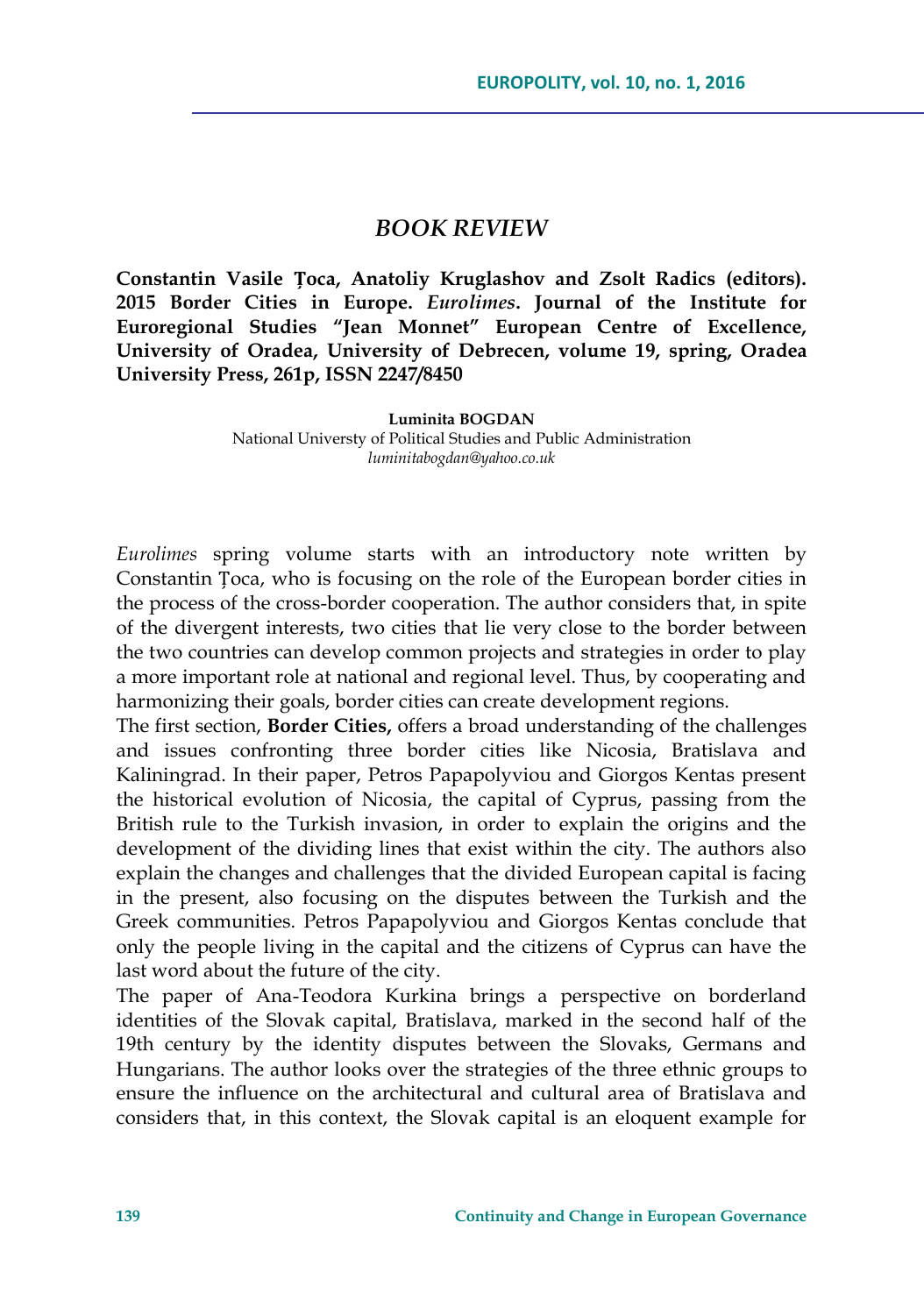real mental borderland, mentioning, in the same time, the role of the state in the city's identity.

In their article, Gennady Mikhailovich Fedorov, Anna Valerievna Belova and Lidia Gennadjevna Osmolovskaya bring a perspective on the future role of the Kaliningrad region as an international development corridor. The three experts explain that the region is very active in international projects financed by the European Union. Furthermore, they think that the tourism development and promotion activities have a significant role in the cross-border cooperation between Poland and Kaliningrad oblast.

The second section is focused on **Cities in the Border regions**. Corina Turșie presents in her article the importance of reinventing the relation between the centre and periphery by analysing the case of border cities Marseille-Provence, from France, and Pecs, from Hungary, which won in 2013 and 2012 the title of the European cultural capital. The author considers that the geographic position represented an important point in choosing the two cities for the European cultural capital, as, at the time of the entry into the competition, Marseille-Provence and Pecs were border cities of the European Union. In addition, they were located in the most challenging EU borders: South and East. Corina Trușie concludes that, by winning the title of European cultural capital, the two cities have strengthened their European identity, trying to pass from the peripheral in the central position.

In their paper, Constantin Vasile Țoca and Bogdan Mihai Pocola explore the history, the demography, the development strategies, the conceptual and institutional limitations and the framework of the cross-border cooperation, which plays an important role in defining Oradea as a border city. The authors note that small cities from the Centre and Eastern Europe are experiencing difficulties in creating a niche segment for their economies, hoping that they will become sustainable and profitable, in spite of restrictions. They consider also that borders could be an answer for the neighbouring regions, with similar characteristics and common objectives of development, so they can benefit from cross-border cooperation, in order to accelerate their development.

István Suli-Zakar and Tibor Kecskes look in their study at the effect of the borders on the cultural life and cultural economy of Debrecen and examine the development potential appeared with the accession to the European Union. In this context, the authors insist on the development of the relations between Debrecen and Oradea. They also present the role of the border with Romania in the development of tourism in Debrecen and the effects on the city's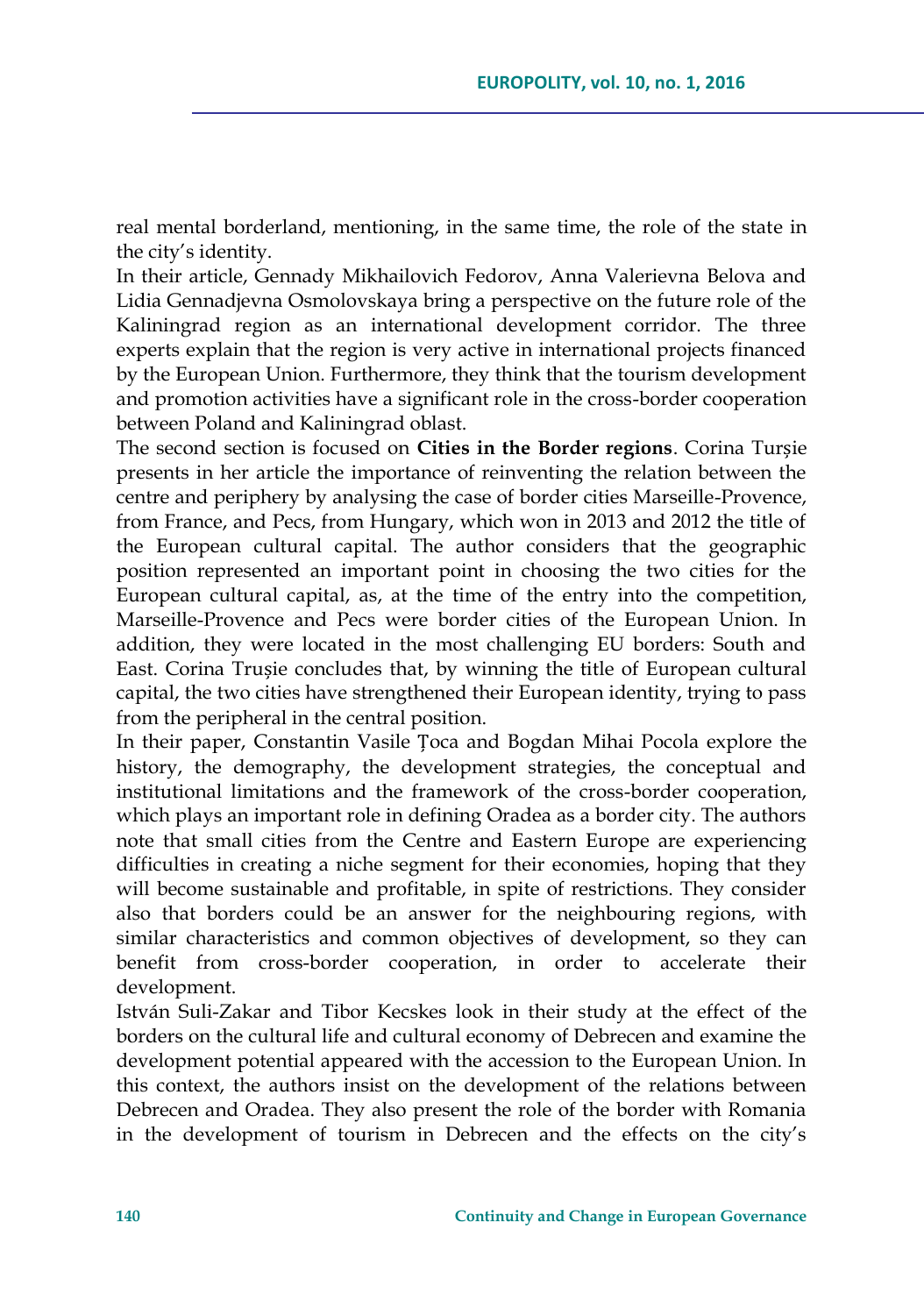economy, considering that cross-border cooperation can strengthen the city's position.

The third section offers reflections on past and present of four **Cities border:**  Sarajevo, Chernivtsi, Izmir and Tiraspol. In his paper, Miruna Troncotă presents a perspective over the city of Sarajevo and outlines that the capital of Bosnia is caught between the multicultural past, the Bosnian war and the European future. From this perspective, the author considers that the territorial borders created by the Dayton agreement have built also symbolic borders that divided the city and transformed Sarajevo into a hostage of the conflict from the past.

In his paper, Anatoliy Gruglashov offers reflections on Chernivtsi, described as a city with a mysterious flavour of tolerance. The author focuses on the interethnic communication between the key local ethnic groups from the city, on the relations and the coexistence between them. The paper also outlines the importance of the influence border position of the city from the history until present. The author notes that the multicultural and ethnic diversity of the city situated on the Bukovina region, at the Romanian - Ukrainian border, is no longer visible in the present, when the population from Chernivtsi is formed in majority by Ukrainians, Romanians and Moldovans.

In their article, Sedef Eylemer and Dilek Memisoglu offer a broad understanding of the borderland city of Turkey, Izmir, from the past to the present days. The authors make a macro evaluation on historical and cultural past of Izmir and also on the evolution as an international port, essential aspects of the identity as a borderland city. From the author's point of view, the actual urban identity of Izmir was deeply influenced by its historical heritage and the multicultural past. The authors notice also that Izmir has been long time a point of new interaction between East and West and represents a boundary between civilizations, ethnicities, and between religions, in the process of evolution from Smyrna to Izmir.

In their contribution, Vasile Cucerescu and Simion Roșca focus on the Moldovan city border Tiraspol, the capital of so-called breakaway region of Transnistria. The authors consider that Tiraspol is part of the Eastern extremity of Latinity, by the legal status, by the name, by the geographic location, by the history, by the population, by the demography and by the ethnic structure. The city is also presented through the Transnistrian conflict, one of the frozen conflicts in the former Soviet space, affecting socio-economic development of the Republic of Moldova and the security in this region.